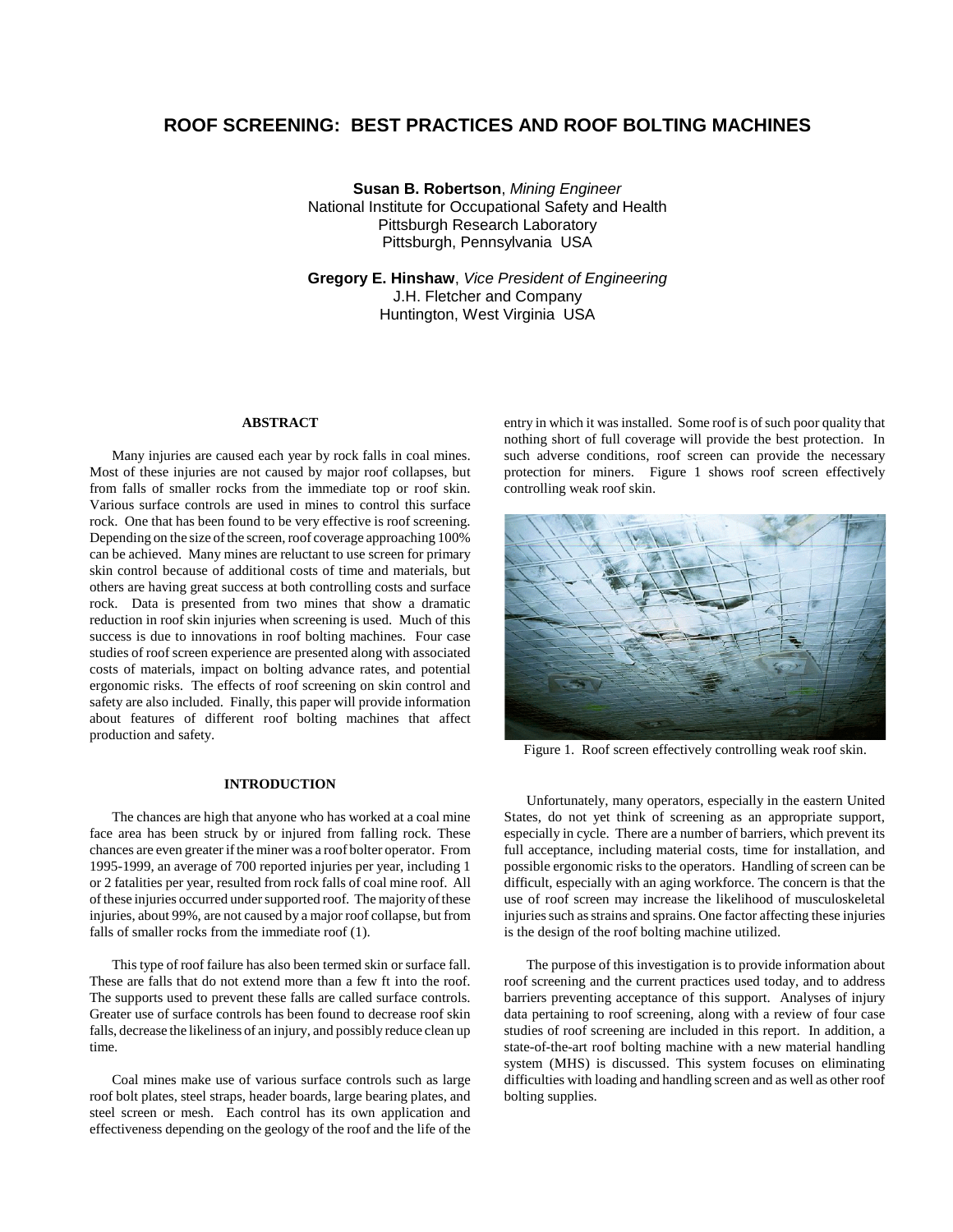# **EFFECTS OF ROOF SCREENING ON SKIN CONTROL**

The mines visited for this study had a variety of roof skin conditions that were difficult to control. The roof skin commonly consisted of clayshale, soapstone, or highly laminated shale. The rock was of poor quality. Clay veins, slickensides, and/or potting were problematic. Roof skin fell immediately during mining or soon after between bolts because of three primary factors: weak rock, horizontal stress, or weathering.

An advantage of using roof screen is the large amount of coverage achievable compared to other surface controls. Close to 100% roof coverage can be achieved. Taken from a recent study conducted by the National Institute for Occupational Safety and Health (NIOSH), a mine with 18-ft entries using a 16 ft x 6 in steel strap every 4-ft of advance achieves an 11% roof coverage. If the mine used 13 x 5 ft sheets of screen (4-in grid), it can achieve 72% coverage (1).

While some mines use plastic geogrid screen for surface control, most that are currently roof screening make use of steel wire sheets with a 4-in grid pattern. Screen can be ordered in many sizes depending on the coverage desired or attainable. One problem is that the reach of some bolting units limits how far screen can be bolted toward the rib. A gap may exist between the end of the last bolt and the rib, allowing guttering to occur. To combat this problem, brow tenders (also known as short straps or extended straps) can be used to extend the coverage of roof screen. Bolting machines capable of installing angle bolts also make it possible for the roof screen to be extended further to the rib. Figure 2 shows how roof screen can be supported to within in from the rib. In this figure, 94% roof coverage was achieved by roof screening.



Figure 2. Roof screen achieving up to 94% roof coverage.

Besides screen size, sheets can also be ordered in different steel gauge strengths. These strengths (2) along with the rock load height they support are shown in figure 3. The rock density used to calculate rock load height was 162 psf. All the mines visited during this investigation used 8-gauge steel wire sheets with a 4-in grid pattern capable of supporting 2.1 ft of roof skin. This is quite sufficient to contain most skin falls, especially after weathering effects.



### **THE EFFECTS OF ROOF SCREENING ON SAFETY AND ERGONOMICS**

The Mine Safety and Health Administration (MSHA) injury data from two mines was analyzed to determine the effect of screening on safety. One, located in the northeastern U.S., had roof conditions that deteriorated to a point where roof screening was necessary everywhere. After screening was implemented, injuries dropped from an average of 14 to 3 per year (figure 4). At the other, in the central U.S, similar circumstances were encountered that required roof screening. Injuries there subsequently dropped from an average of 7.0 to 0.25 per year (figure 5). Clearly, screening can dramatically reduce rock fall injuries.



1995 1996 1997 1998 1999 2000





Figure 5. Number of skin fall injuries per year at a central U.S. coal mine before and after the implementation of screening.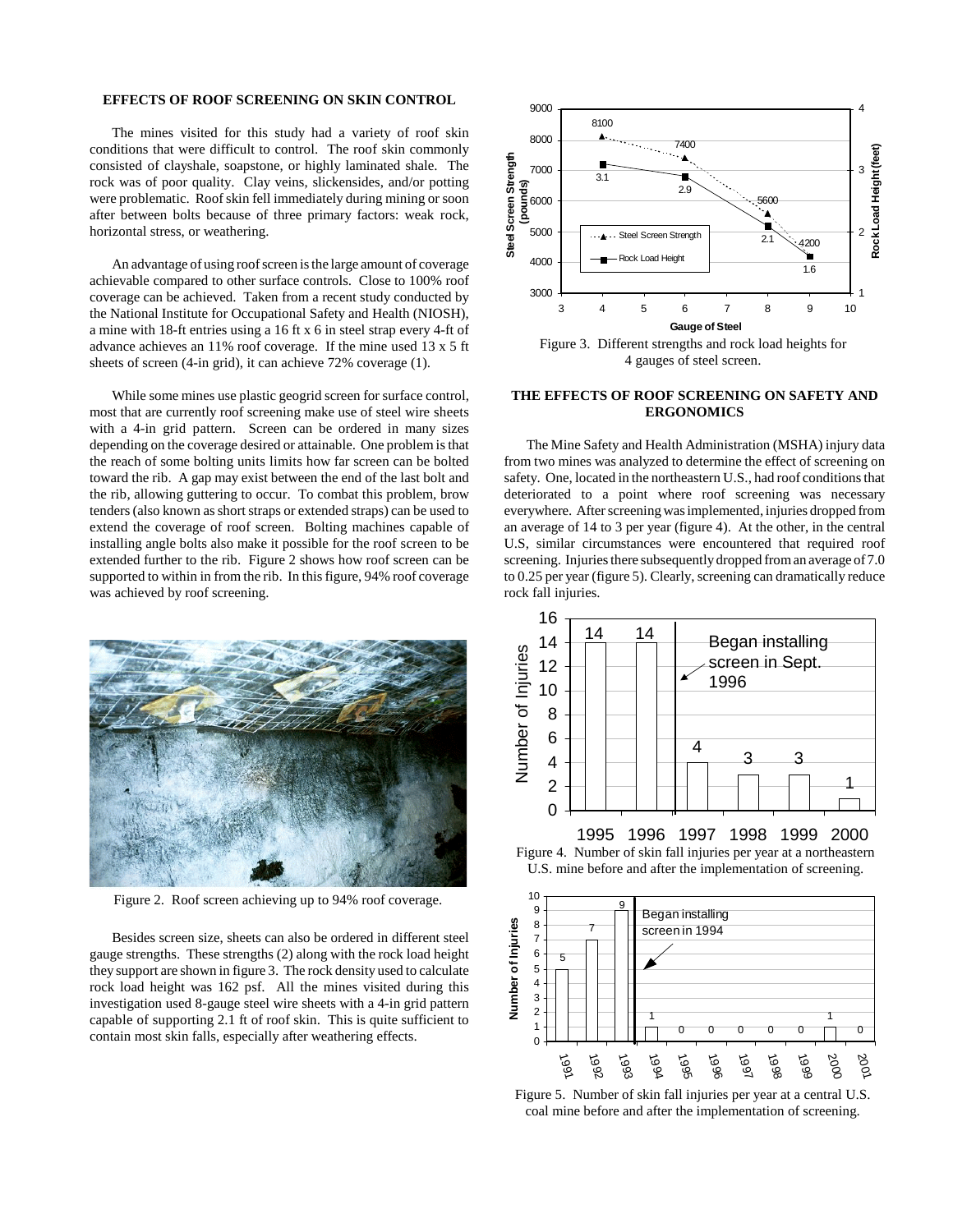This effectiveness of roof screening may be due to its being the only type of skin control that protects roof bolter operators during the drilling process. The screen is placed against the roof when the ATRS is raised. According to a study conducted by the U.S. Bureau of Mines in 1993, drilling is the most hazardous job task performed by the bolter operator, producing 31.4% of all roof bolting injuries. Out of these drilling injuries, almost half (45.9%) were due to falling rocks or coal from the roof. (3). Therefore, this immediate protection while drilling is quite significant. These percentages may be slightly lower now because of the higher use of roof bolter canopies.

There is also a cost savings when injuries are prevented or decreased. In 2000, NIOSH created a model to estimate "societal" costs for MSHA lost-time injuries (4). The average cost for this injury type (injuries from roof due to broken rock or coal) from 1997- 1999 was \$9,937 per injury. This cost is specific for underground coal mines at the face area and does not include outby injuries from roof skin falls. The cost to the mine may be higher because this model does not take into account the cost of damaged equipment/materials, replacement, or retraining. For example, the cost savings from the reduction of injuries for the mine in figure 4 would be over \$100,000 per year. This is achieved by reducing lost-time injuries from an average of 14 to 3 per year.

Even though roof screening has been shown to reduce skin fall injuries, a concern remains that material handling injuries may increase due to increased materials and supplies. Additional materials and bolts used in conjunction with roof screen offer a challenge for the roof bolter operator. Roof bolting machines do not have space to hold roof screen and associated supplies. In one instance, a mine needs 4-ft bolts to install the first sheet of screen in a new cut where the primary support is already in place. Also, 12 x12 in header boards (figure 2) made of plywood are needed to place between the screen and the bolt plate to avoid damaging the screen.

Besides additional materials and not enough storage capacity on roof bolting machines, screen handling is also a challenge for the operators. The hand loading of roof screen onto the machine occurs quite often during uneven and muddy floor conditions. Overhead lifts and awkward positioning, along with lifting, pulling, and twisting movements, may have negative ergonomic consequences on operators.

In addition, sheets of screen can be cumbersome to handle. A 16 x 5 ft sheet of 8-gauge steel weighs approximately 30 pounds. Therefore, handling screen may increase the chance of musculoskeletal injuries such as sprains/strains. This is a significant issue. As much as 29.7% of all mining industry lost time days (1997-1999, excluding fatalities) are from strain/sprain injuries of the back, knee, or shoulder. Also, 27% of all lost time days were from material handling injuries. Using the NIOSH cost model, the average cost of material handling injuries from 1997-1999 was \$22,284 per injury (4). Therefore, an increase or difficulty in material handling should be a major concern for mine operators. Any innovations in bolting machines, supplies, or processes that could eliminate or reduce material handling are worthy of consideration for the safety of the workforce.

# **THE EFFECTS OF ROOF SCREENING ON MATERIAL COSTS AND BOLTING ADVANCE RATES**

Two barriers to roof screening are material costs and slower bolting advance rates due to screen handling. A comparison of material costs was recently conducted by NIOSH between the use of steel straps and roof screen. Costs for roof bolts and plates were not included. The cost of a 16 ft x 6 in steel strap was \$8.00. The cost of a 13 x 5 ft sheet of 8-gauge steel screen was \$10.32. Assuming a 4-ft spacing between straps and a 12-in overlap between sheets of screen, the material cost per foot of advance for steel straps is \$2.00. The cost per foot of advance for steel screen is \$2.58. As previously mentioned, the roof coverage in an 18-ft wide entry was 11% for steel straps and 72% for roof screen. The use of roof screen provides a significant increase in roof coverage (61%) with only a \$0.58/ft increase in costs over the use of steel straps (1).

The other barrier to the widespread use of screen for primary skin control is the additional time and labor required to handle and install. Four in-mine studies to document the impact of screening (in cycle) on bolting advance rates are presented below. For these studies, only activities that delayed the bolting advance rates were considered as time to handle the screen. For example, a scoop operator delivering screen to a cut does not slow down bolting. But, the time taken by the roof bolt operators to load the screen onto the bolter and then handle these sheets does slow down bolting. The following factors influence the bolting advance rate and labor costs as well as safety when handling and installing screen:

- 1. Design of the bolting machine storage and maneuverability to handle screen, and the positioning of the roof bolt operators.
- 2. Installation procedure for handling screen and loading it onto the bolter.
- 3. Number of persons involved in handling screen.

#### **CASE 1**

A mine in central West Virginia recently began roof screening because of difficulties with a weak claystone, weathering, clay veins, and potting. In general, the newly exposed roof skin shows little damage, but can be expected to deteriorate in 3 to 4 months after mining. The coal mine roof rating (CMRR) is 22, which is in the weak to very weak range. The CMRR, ranging from 0 to 100, is the NIOSH system for classifying the integrity of a coal mine roof (5).

Two roof bolter operators and one bolter helper install roof screen. They operate a J. H. Fletcher DDR, twin boom bolter with mast feed that enables angle bolting. The mining height is 65 to 75 in and entries are 18 ft wide. They install 8-gauge steel screen that is 13 ft long and 5 ft wide. An overlap of 6 to12 in between sheets makes for a 4- to 4.5-ft of advance per sheet of screen. Because the sheets are only 13 ft long, the potential of guttering along the ribline still remains.

Activities included in installing mesh are the following:

- The scoop pulls up behind the bolting machine loaded with screen.
- The roof bolter helper and scoop operator then load approximately 10 sheets (1 or 2 cuts) onto the rear of the machine on top of bolting supplies. During this time, primary roof bolting operations and screen installation are not interrupted.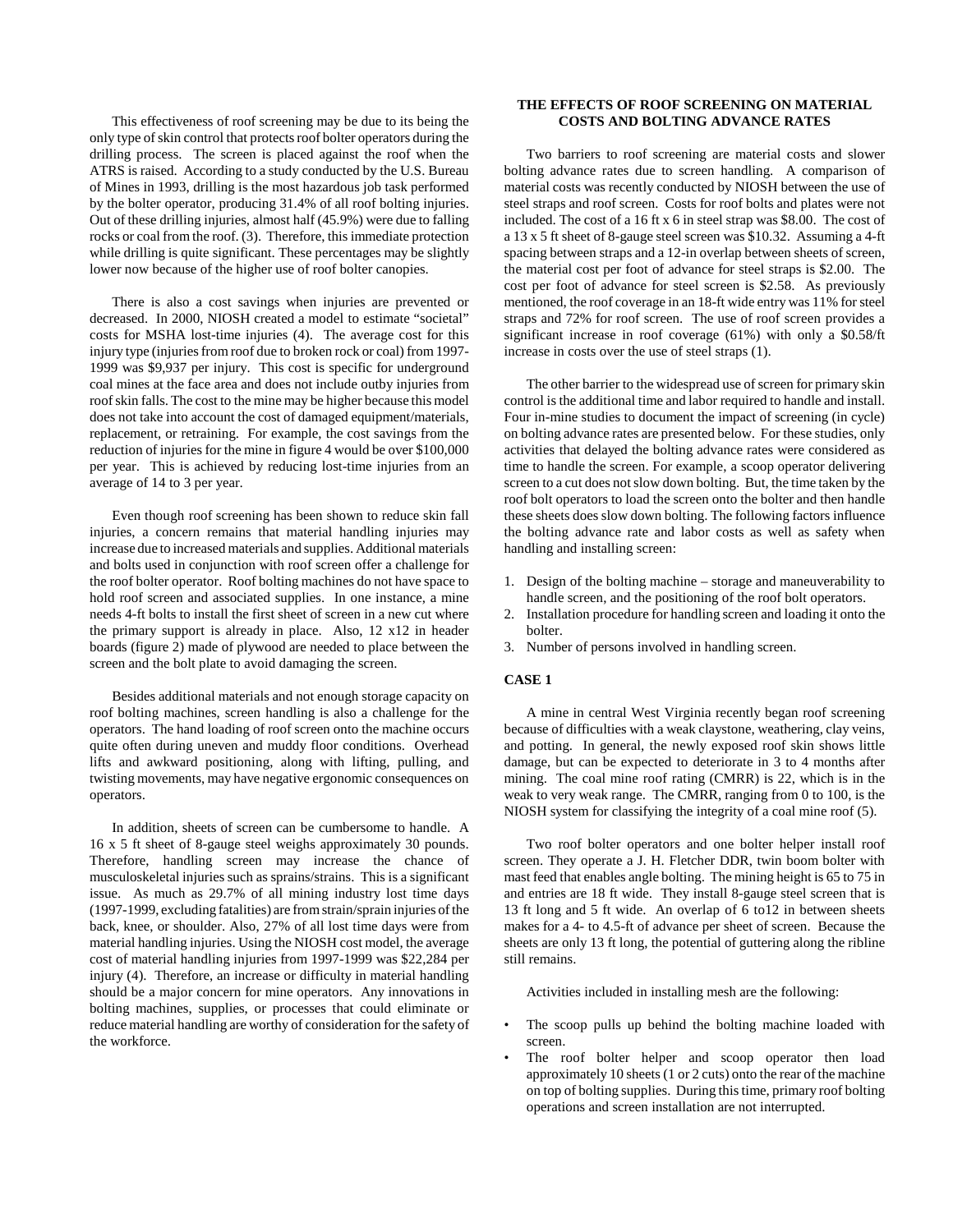- After each 4-ft of advance, the ATRS is lowered and an auger is placed in the chuck to help control movement of the screen on the ATRS
- Operators then lift and carry the sheets from the rear to the front of the machine, then onto the lowered ATRS.
- Operators center the screen across the ATRS, maneuver into position for a 6-in overlap between sheets, and raise the ATRS. At this point, the screen handling time is over unless the screen needs to be adjusted.

No time can be attributed to the loading of screen because the roof bolter helper and scoop operator do it. It takes an average of 1.72 minutes to place each sheet of screen onto the ATRS and slide it into position, per 4-ft of advance. For a bolting advance of 120 ft per shift, screening time would add an additional 52 minutes per shift.

During this screening process, operators encountered ergonomic problems and time delays due to material handling. The screen sometimes snagged on bolting materials or on other pieces of damaged screen. The damage occurred when the scoop moved the screen from place to place before loading it onto the bolter. The screen also got damaged when tramming around corners. Because of this damage, the operators had to jerk the sheets apart from each other, therefore subjecting themselves to injury.

Also, the sheets were cumbersome to handle, and involved lifting, pulling, reaching, and twisting motions. The bolters had difficulty keeping the screen from sliding around on the ATRS. Twice during the study, the screen slid inby the ATRS making the sheets difficult to recover. This sliding made up a majority of the time spent on handling screen.

In summary, the screen effectively controlled the roof. The timely use of screening minimized skin hazards in high travel entries and reduced cleanup. However, even with three miners, the crew struggled with the installation procedures. This may have been partially owing to the recentness of screen implementation at this mine. The miners had not yet adjusted to the installation procedures. Lost time for installation and ergonomic risks were hurdles that this mine must combat.

#### **CASE 2**

A mine in the northeastern U.S. has been screening because of difficulties with clay shale roof, which is highly slickensided and brittle. It appears wet, but is actually glassy due to the extreme number of slickensides. Loose rock falls immediately upon mining and also spalls out because of mine humidity. Miner operators normally must cut down 3 to 30 in of drawrock and try to hold the rest with screen. The CMRR at this mine is 19-33 and is in the weak to very weak range. They install screen mine-wide. The mine claims that without the use of screening, mining would be very tough due to an increased cleanup time, higher risk of injury, and slower bolting advance rates.

Two roof bolter operators and one bolter helper, also serving as a rib bolter, install roof screen. In the mine's approved roof control plan, roof screening and rib bolting must occur in cycle. The rib bolter operator installs two rib bolts and still has time to help the bolter operators handle roof screen. The bolting machine is a Fletcher CHDDR walk-thru bolter. A rib bolting machine, retrofitted onto the bolter, inhibits screen from being loaded onto the rear of the bolter.

Entries are an average of 16.5 ft wide. They install 8-gauge steel sheets of screen that are 14 ft long and 5 ft wide. The sheets extend to within 1.25 ft from the rib after screen installation. Screen installation activities are the following:

- The scoop operator delivers screen for each cut along the rib.
- The rib bolter carries the screen along side of the bolter and then lifts the screen up to the roof bolt operators.
- The roof bolters grab and pull the screen up and across the ATRS..
- Operators center the screen across the ATRS, maneuver into position for a 6-in overlap, and raise the ATRS. At this point, the screen handling operations are complete unless screen adjustments are required.

It takes an average of 0.42 minutes to handle each piece of screen per 4-ft advance. This time includes operators waiting for and taking the screen from the rib bolter operator, and then placing it across the ATRS. Any adjustment of screen position was also included. The total bolting time for a 4-ft advance, including drilling, installing, maneuvering, setting the ATRS, and screening, was 8.36 minutes. The screening time comprised only 5% of this total. For a bolting advance of 120 ft, screening would add an additional 12.6 minutes. Mine management feels that this is a small price to pay for superior roof coverage and decreased risk of injury (figure 4).

Some difficulties or concerns are that the screen can get damaged when moved around by the scoop. The rib bolter must carry the screen along the side of the bolter, making it difficult to see his/her footing. The screen must be lifted from the ground to an overhead position, putting the person at risk of musculoskeletal injury. Adding to these problems, the walk-thru bolters is about 1.5 ft higher because of the elevated walkway.

The bolter operator can load the screen from either the back or side of the machine. But because it is easier, the bolters choose to load screen from the side. This positioning between the rib and the machine can subject operators to potential injury from rib falls and machinery accidents. This mine did not have difficulty in keeping the screen from sliding on the ATRS because of operator positioning. While under support, one operator was able hold the screen in place from the center while the other raised the ATRS. This in an advantage of using a walk-thru bolter.

In summary, roof screen effectively controls the roof surface and has been proven to dramatically decrease roof skin injuries. The mine has been roof screening for over 5 years and operators have adjusted quite well to the installation procedures. The mine can install screen with only a 5% increase in the bolting advance rate utilizing the labor of 3 miners. The positioning of the operators using the walk-thru bolter enables them to control movement of the roof screen. However, an ergonomic risk may be present due to the installation procedure.

## **CASE 3**

This mine, located in Illinois, has a weak, laminated shale top with a CMRR of 22. The unconfined compressive strength is 2,500 psi. Poor conditions were due to three primary factors: weak roof, horizontal stress, and weathering. After moving from much better roof conditions to the weaker roof, the mine's strategy to control this top was to begin installing roof screen. It has been found that not only does the steel screen support the roof, but also injuries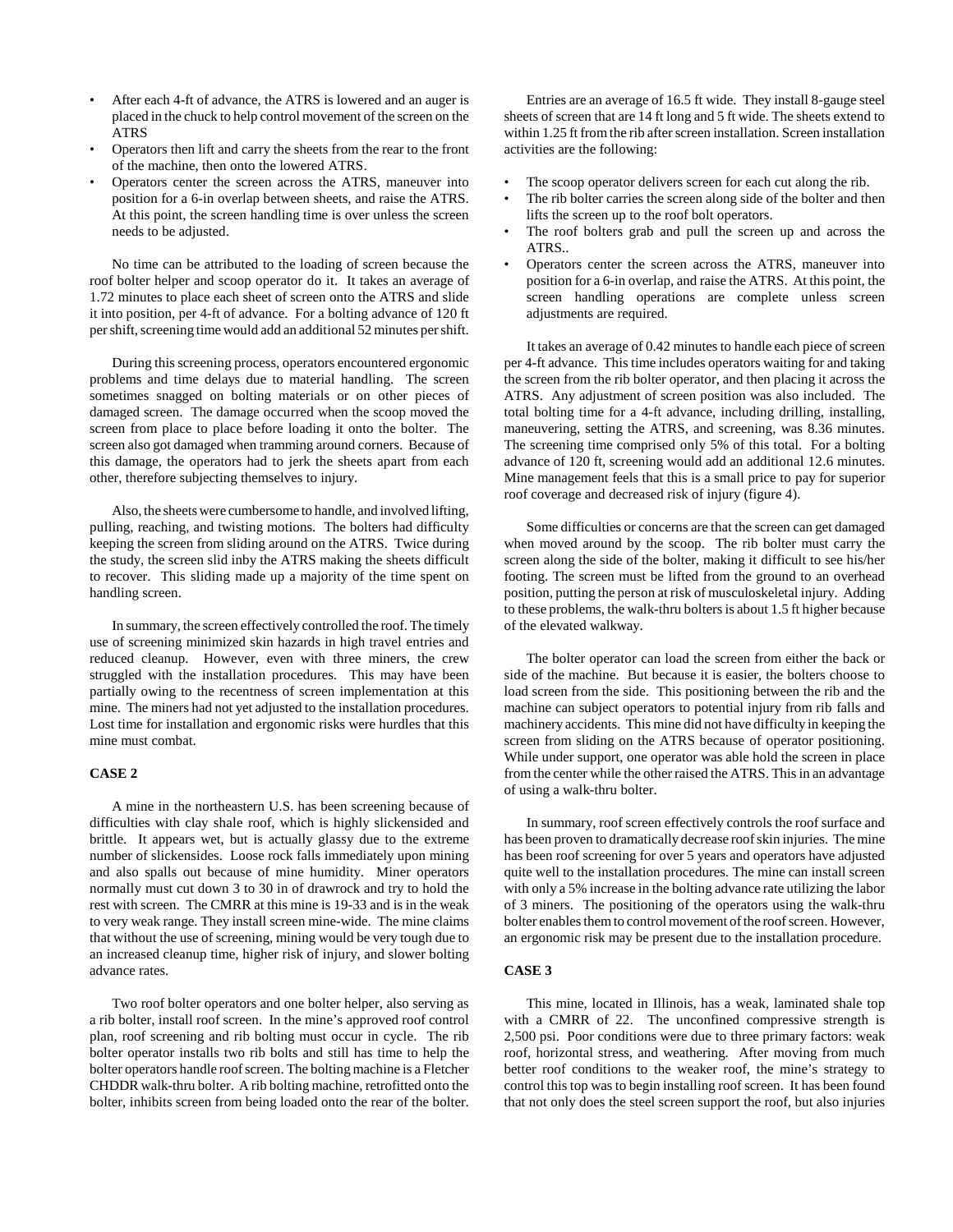due to rock falls dramatically decreased at this mine from an average of 7 to 0.25 per year (figure5).

Two roof bolters load and handle roof screen, and operate a Fletcher CHDDR walk-thru bolter. There is a storage area at the rear of this bolter for bolting supplies, with roof screen loaded on top of these supplies. Mining height ranges from 7.5–9 ft. Entries are 16 ft wide and dimensions of the screen are 15 x 5 ft. The screen extends to within 6 in from the rib for an effective roof coverage of 94%.

Activities included in installing and handling screen during this study are the following:

- The scoop operator spots screen at an outby entry.
- Bolter operators back up the machine to where the screen is spotted, then load enough sheets (5-7) to bolt the next cut.
- After each 4-ft advance, the ATRS is lowered and one bolter operator walks back to where the screen is stored.
- Next, the operator lifts and pulls the screen towards the front of the bolter, swings the screen towards the other operator, and they then place it across the ATRS.
- One operator holds the screen in place from the middle of the machine, while the other raises the ATRS. At this point, the handling time is over unless the screen needs adjustment.

It takes an average of 0.73 minutes to load each sheet onto the rear of the bolter. It then takes 0.72 minutes to place the screen onto the ATRS, including an adjustment for sliding. The total time handling screen is 1.45 minutes per 4-ft advance. For a bolting advance of 120 ft per shift, screening time would add an additional 39 minutes. With the walk-thru bolter, sliding of the screen is minimal because an operator is able to hold the screen in place.

Because the sheets are quite long, sheets of screen can get damaged while making a turn. Damaged wires on sheets snag on other sheets. Sometimes the screen gets caught on the bolting materials stored underneath. This makes it difficult for operators to remove the sheets from each other or from the supplies. In addition, it is strenuous to lift and pull the screen to the front of the bolter. The operator must lift the screen overhead and then twists before the other bolter handles the sheet. The screen must be placed over the bolter canopies and on top of the ATRS.

Like Case 2, roof screening at this mine effectively controls the roof surface and has been proven to dramatically decrease roof skin injuries. The walk-thru bolter allows the operators to better handle the roof screen. This mine has been screening for over 7 years and installation procedures have become routine. Installation time was not as low as Case 2, but only two roof bolter operators installed the screen instead of three. An ergonomic risk may be present due to the awkward positioning, pulling, and overhead lifting during screen installation.

# **CASE 4**

Case 4 is from a different section at the same Illinois mine in Case 3. The section uses a Fletcher CHDDR walk-thru bolter equipped with a material handling system (MHS) shown in figure 6. This state-of-the-art system has many features that reduce material handling and address ergonomic principles. There is a separate screen tray that minimizes the potential for screen damage and snagging on other supplies. Bolting supplies are not hand-loaded onto the bolter while underground, but are loaded outside by vendors into material pods (figure 6) and then brought into the mine on supply cars. A larger left pod and smaller right pod contains supplies such as bolts, plates, headers, and resin boxes. These pods are also pulled onto the bolting machine by a winch.



Figure 6. The J.H. Fletcher material handling system: left and right material pods and roof screen tray.

Bolter tram and the movement of the screen tray, material pods, and winch are all controlled remotely. For roof bolt operators, the only hands-on activity is to hook up the winch rope to the screen and pods. Then the machine does the rest of the work with operations being remotely controlled.

In this case study, activities for operators installing screen are the following:

- The scoop operator drops off a bundle of mesh containing 25 sheets behind the bolter.
- Utilizing remote control, the operator extends the screen tray toward the rear of the machine. The front and rear lift cylinders decline the tray towards the mine floor. The tray is placed at a ramped angle making it easier to pull screen onto the tray.
- The winch rope is hooked to the bundle, and then the screen is pulled onto the tray. The tray can move in 8 directions enabling it to be positioned so that the screen is pulled on straight.
- The tray is then secured in place with a pin and sleeve assembly and the winch attachment is then disconnected.
- The tray is then lowered and moved toward the center of the machine protecting the screen from damage when tramming around corners.
- At the next cut, the screen tray is raised to an ergonomically friendly elevation so that each sheet is pulled straight off without lifting the sheets.
- The screen is then handled and installed the same as in Case No. 3.

It takes a total of 3.9 minutes to load a bundle of screen onto the tray, which is an average of 0.16 minutes per sheet. It then takes 0.68 minutes to handle each sheet of screen. The total time for handling and installing is 0.84 minutes per sheet or 4-foot advance. For a bolting advance of 120 ft per shift, roof screening adds 25.2 minutes. Compared to Case 3, the time for placing screen onto the ATRS is very similar. But because of the MHS, load times were lower by as much as 0.6 minutes per screen. In addition to the timesaving, the operators' exposure to ergonomic injury is decreased significantly.